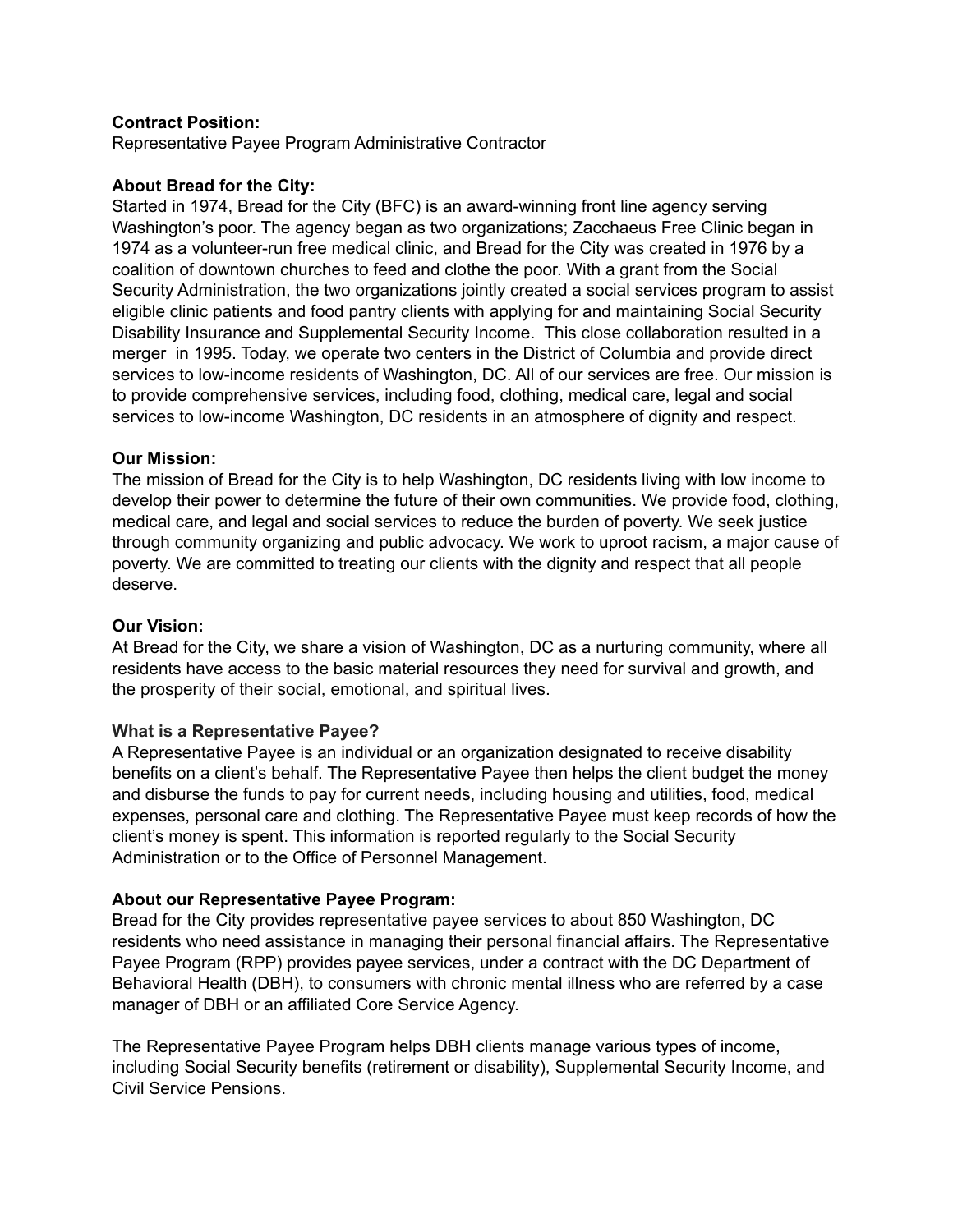## **How does the Representative Payee Program work?**

Clients enrolled in Bread for the City's Representative Payee Program work with their mental health service providers and Bread for the City staff to make sure that their basic financial needs are met. The client's case manager at the DC Department of Behavioral Health or a DBH affiliated Core Service Agency makes an initial referral to Bread for the City for payee services. The client is enrolled at a start-up meeting with the case manager and a Representative Payee Program staff member during which we discuss how the services work.

After enrollment, Bread for the City applies to the Social Security Administration or Office of Personnel Management to become the client's Representative Payee. Upon approval, the client and their mental health case manager meet regularly to set and review the client's monthly budget and discuss any emergency spending requests. Bread for the City relies on the case manager to be in regular contact with the client and keep Bread for the City informed about changes in the client's needs that might affect the budget or benefits.

## **Objective and Long term goal:**

Bread for the City seeks to subcontract a portion of our Representative Payee's Reporting, Correspondence, and Follow-up work.

## **Anticipated Scope of Work and Deliverables:**

- Receive, complete, and submit annual SSA 8203s, individual payee reports, and DURs to SSA. We anticipate around 100 reports per month.
- Create and maintain tracking system for payee report, SSA 8203s, and DURs completion and submission on a timely basis to SSA;
- Receive, assess, and process referrals to the Rep Payee program to maintain contract capacity. We anticipate around 15 referrals per month.
- Create a process to work with clients and their DBH treatment teams to obtain complete and updated budgets for all clients on a biannual (twice a year) basis. We anticipate around 850 budgets twice yearly.
- Provide a monthly report to BFC on reports & budgets completed, issues identified, and actions taken to address discrepancies.
- Maintain HIPAA level confidentiality of all client information and records.

# **Desired Skills and Qualifications:**

The strongest candidate(s) will:

- Be certified as a CBE Contractor (required)
- Clearly demonstrate ability to perform the above functions and provide examples of previous work to demonstrate experience;
- Demonstrate experience and expertise in developing and using tracking systems;
- Demonstrate experience in completing reports on a timely basis;
- Demonstrate experience in successfully working with SSA or a similar government agency;
- Demonstrate experience with and an ability to access BFC client databases (Salesforce and eClinicalWorks) in a secure location using a VPN. If unfamiliar with Salesforce and eClinicalWorks, must demonstrate proficiency with similar databases.
- Demonstrate experience with and ability to maintain HIPAA compliance.